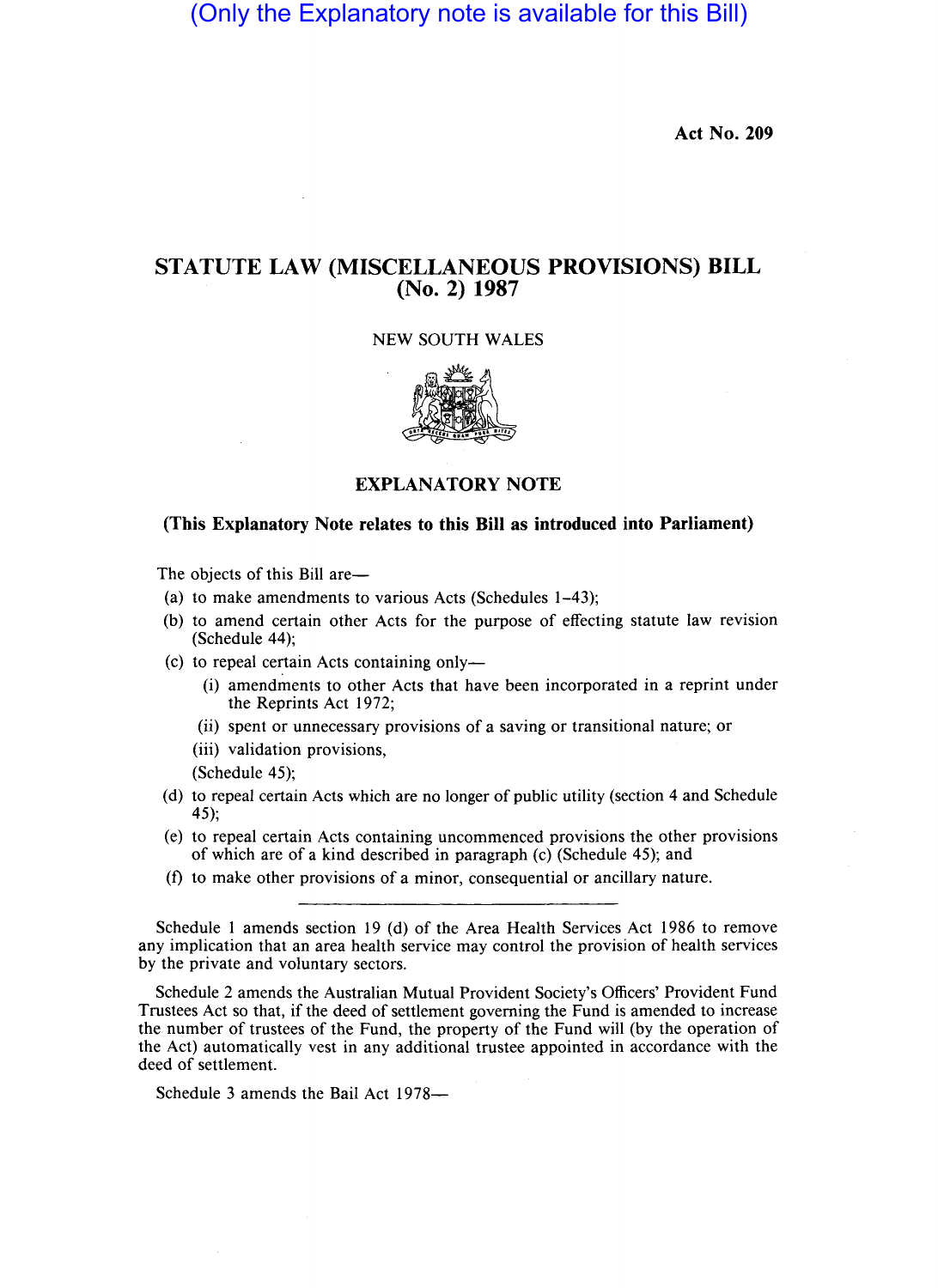- (a) to make it clear that if-
	- (i) an appeal is pending in the Court of Criminal Appeal against a conviction on indictment or a sentence passed on conviction on indictment; or
	- (ii) an appeal from that Court is pending in the High Court in relation to such an appeal,

the Act restricts the grant of bail by any court (not only the Court of Criminal Appeal) unless there are special or exceptional circumstances (Schedule 3 (2) and  $(3)$ ;

- (b) to enable the Land and Environment Court to review its decisions in relation to bail and to provide for decisions of the Court in relation to bail to be subject to review by the Supreme Court (so that power to review decisions of the Court will be the same as the power to review a decision of a justice, magistrate or the District Court) (Schedule  $3(5)$  and  $(6)$ ); and
- (c) to make it clear that the Industrial Commission may grant bail where certain proceedings are pending in the Industrial Commission or before an industrial magistrate and to provide for review of those decisions (Schedule 3 (1), (5) and  $(6)$ ).

Schedule 4 amends the Canned Fruits Marketing Act 1979-

- (a) to enable the Australian Canned Fruits Corporation to continue arrangements for the marketing of canned fruits for a further season (to end on 31 December 1988) Schedule  $\overline{4}$  (1)); and
- (b) to remove the current limitation requiring the Corporation to restrict its corporate plan to the 3 years ending 31 December 1987 so that the Corporation may vary the plan (if appropriate) in the light of the circumstances expected to apply in 1988 and prepare an operational plan for that year (Schedule 4 (2)).

(The proposed amendments are complementary to those to be made to the equivalent Commonwealth Act by the Statute Law (Miscellaneous Provisions) Act 1987 of the Commonwealth).

Schedule 5 amends the Charitable Collections Act 1934—

- (a) to allow charities registered under the Act to deposit money received with certain building societies and other prescribed bodies and not only, as at present, with banks (Schedule 5 (1) and  $(3)$ – $(5)$ ); and
- (b) to facilitate administration of the Act by enabling the form of applications, certificates and registers made, given or kept under the Act to be approved by the Minister rather than to be prescribed by regulation (Schedule 5  $(1)$  and  $(2)$ ).

Clause 5 of Schedule 46 makes it clear that the amendment described in paragraph (b) will have the effect of repealing certain regulations made under the Act.

Schedule 6 amends the Commercial Agents and Private Inquiry Agents Act 1963 to repeal the requirement that the fee to be paid for the issue or renewal of a commercial agent's licence, private inquiry agent's licence or subagent's licence be refunded if the application is refused or withdrawn.

Schedule 7 amends the Criminal Procedure Act 1986 to specifically authorise a Deputy Director of Public Prosecutions to sign indictments for and on behalf of the Attorney General or the Director of Public Prosecutions (at present a Deputy may sign indictments only if authorised to do so by the Director).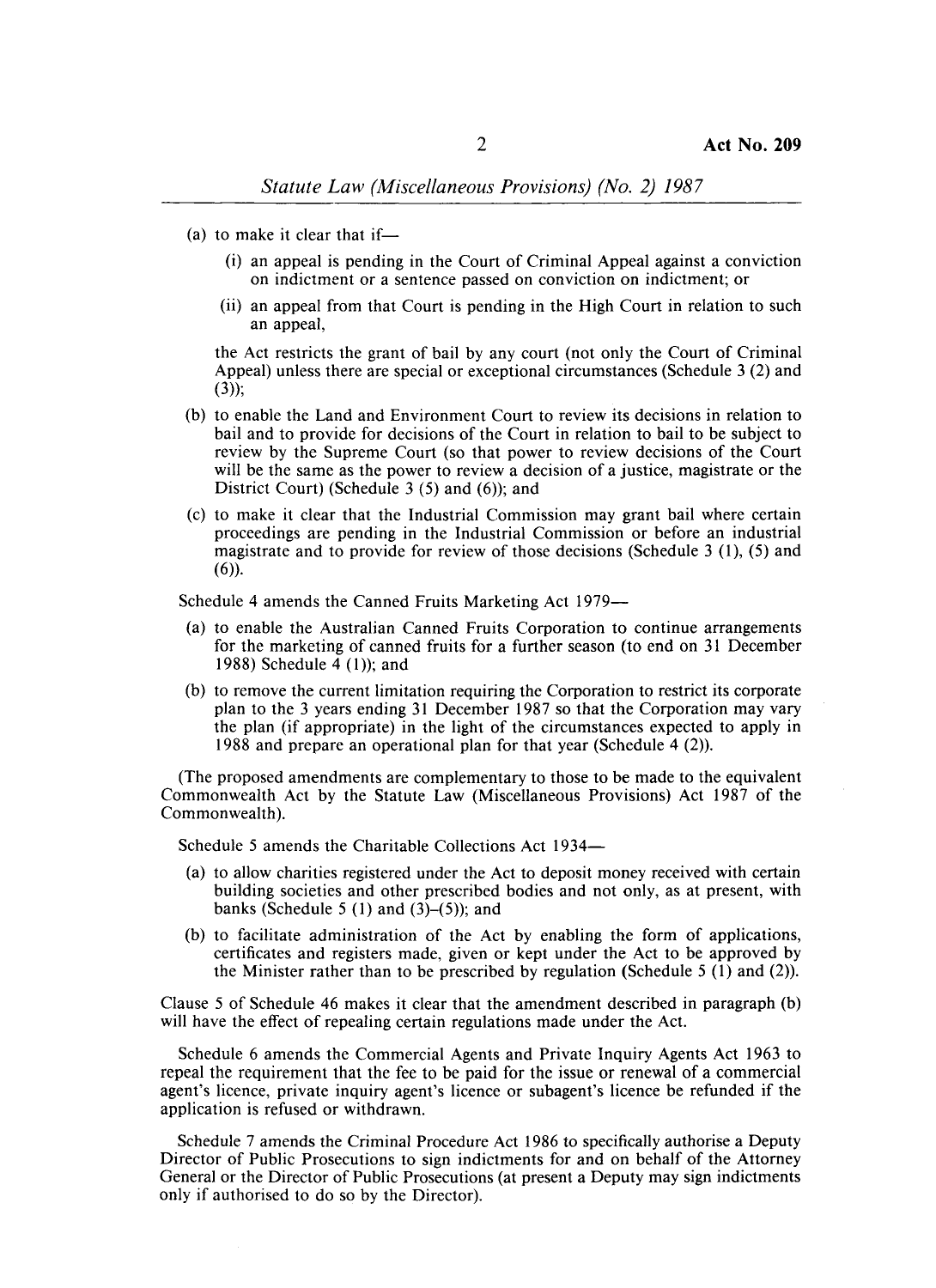Schedule 8 amends the Damages (Infants and Persons of Unsound Mind) Act 1929 to provide that, in claiming damages in a Local Court, minors and persons of unsound mind will be protected in the same way as they are presently protected in making such claims in the Supreme Court or District Court.

Schedule 9 amends the Dangerous Goods Act 1975 to exempt persons carrying dangerous goods from the requirement that they be licensed under section 10 of the Act if the goods are being carried by a person to, from or between another State and New South Wales and the person is authorised to carry dangerous goods under the law of another State declared, by an order of the Governor, to correspond to the Act.

Schedule 10 amends the Director of Public Prosecutions Act 1986—

- (a) to make it clear that if, under section 9 of the Act, the Director takes over a prosecution or proceeding in respect of an offence the Director may decline to proceed further in the prosecution or to carry the proceeding further (Schedule  $10$  (1)); and
- (b) to enable the Director to give directions under section 16 of the Act requiring the referral to the Director of information so that the Director may consider instituting, carrying on or taking over proceedings for indictable offences and prescribed summary offences or other proceedings in connection with any functions conferred on the Director (at present such directions may only be given in relation to the prosecution of offences) (Schedule 10 (2».

Schedule 11 amends the Electricity Act 1945-

- (a) to omit certain references to borrowing powers under the Local Government Act 1919 conferred on the Sydney County Council, as these matters are now regulated by the Public Authorities (Financial Arrangements) Act 1987 (Schedule 11 (1»;
- (b) to enable regulations to be made prescribing a maximum charge which may be imposed where metered electricity is resupplied to a person (Schedule 11  $(5)$ ); and
- (c) to make amendments by way of statute law revision (Schedule 11 (2), (3) and  $(4)$ ).

Schedule 12 amends the Factories, Shops and Industries Act 1962 to make it clear that the penalty provisions set out in Part XI of the Act bind the Crown in relation to offences under Part **III** of the Act.

Schedule 13 amends the Farm Produce Act 1983 to make it clear that the indemnity which a farm produce seller is required to obtain (in respect of certain losses and claims) may be obtained under a master policy of indemnity covering a number of sellers, including a master policy which places a limit on total claims by all the sellers covered.

Schedule 14 amends the Farm Water Supplies Act 1946 to facilitate efficient administration of the Act by enabling advice of the costs of carrying out certain work to be given by letter instead of certificate.

Schedule 15 amends the Forestry Act 1916-

- (a) to enable the Forestry Commission to join with any other person or persons in forming a corporation or partnership to promote safety and proficiency of forest operations or to carry out research into the management of forests and flora reserves (Schedule 15 $(1)$  (a) and (b));
- (b) to enable the Forestry Commission to enter agreements for the control of certain land without (as at present) having to undertake its sylvicultural management (Schedule 15  $(1)$  (c) and  $(2)$ );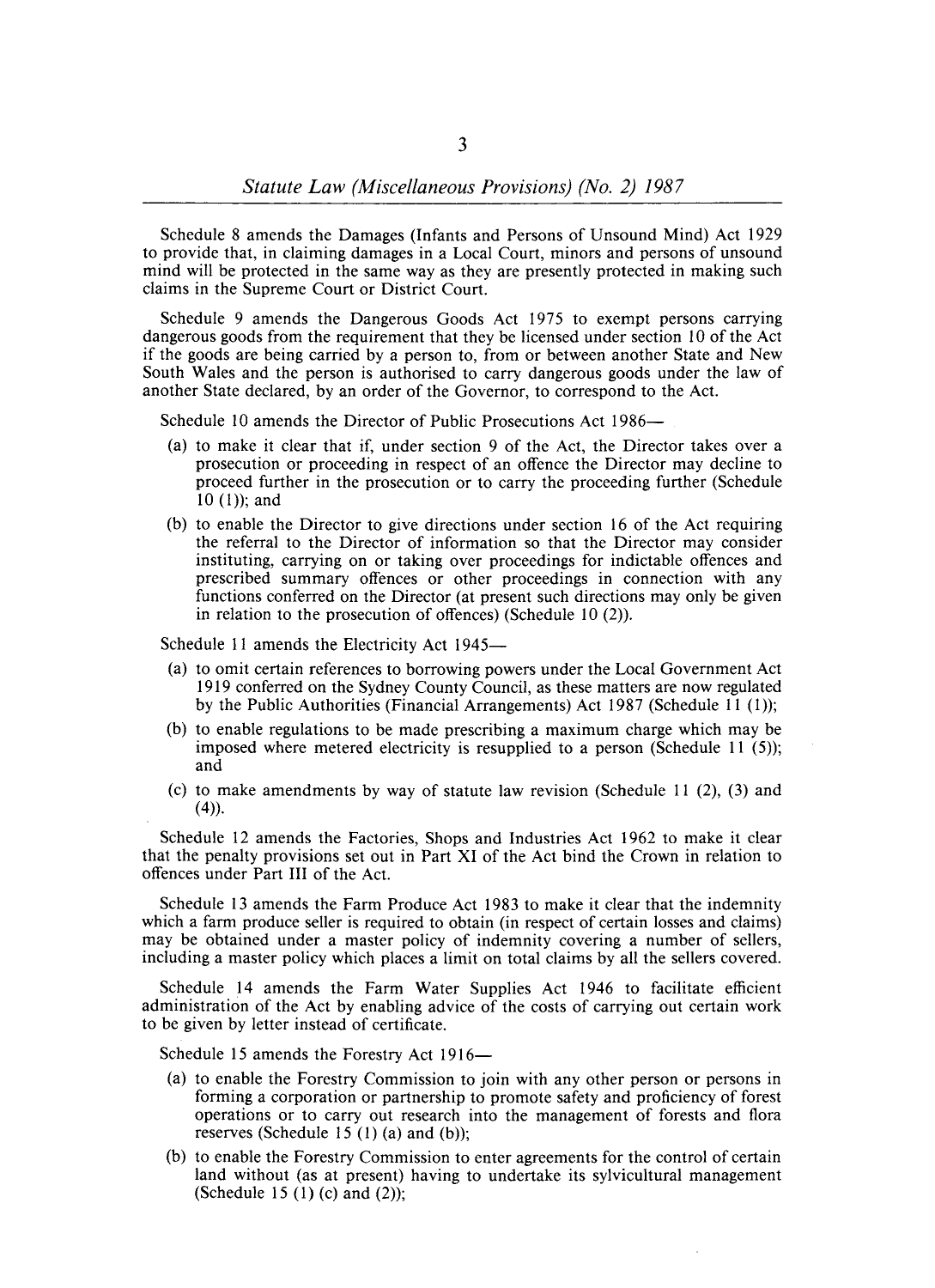## *Statute Law(Miscellaneous Provisions) (No.* 2) 1987

- (c) to increase from \$200,000 to \$250,000 the amount the Forestry Commission may expend on any work without having to obtain the particular approval of the Minister (Schedule 15 (3));
- (d) to remove the power of the Minister to revoke the dedication of land as flora reserve where the land is required for a public work or authorised work (within the meaning of the Public Works Act 1912) or for some public purpose under some other Act (Schedule 15 (4) and (5));
- (e) to update a reference to a definition in the Soil Conservation Act 1938 (Schedule  $15(6)$ ;
- (f) to expedite the assessment of amounts of compensation (if any) payable to landholders in respect of disturbance of land caused by the taking of timber or products on or from land by providing for assessment on completion of the operations to take the timber or products instead of on the expiration of the licence authorising the operations or at the end of specified periods of time which might occur some time after operations ceased (Schedule  $\overline{15}$  (7));
- (g) to provide that objection against the assessment of compensation payable in respect of disturbance of land caused by the taking of timber or products on or from land must be made within 28 days after notice of the assessment is given (Schedule  $15(8)$ ); and
- (h) to enable the Forestry Commission to suspend and cancel the operation of an authority issued or granted by it if the holder contravenes or fails to comply with any provision or condition of the authority, or with the Act or regulations, or if the authority is not being used for the purpose for which it was issued or granted (Schedule IS (9)).

Schedule 16 amends the Government Insurance Act 1927-

- (a) to enable an additional 2 directors to be appointed to the Government Insurance Office of New South Wales Board if required (Schedule 16 (2));
- (b) to enable the Office to form or join in the formation of, and to purchase, hold, dispose of or deal in shares in, or subscribe to the issue of shares by, a company whether the company is incorporated in New South Wales or elsewhere (Schedule 16 (3));
- (c) to enable the appointment of a deputy chairman of the Board (Schedule 16 (4) (d)); and
- (d) to make other provisions of a minor or ancillary nature or by way of statute law revision.

Schedule 17 amends the Irrigation Act 1912 to enable the Water Administration Ministerial Corporation to recover the cost of making good damage to any bridge, culvert, canal, channel, drain or other work constructed or maintained by it across a public road caused otherwise than by ordinary wear and tear.

Schedule 18 amends the Land and Environment Court Act 1979-

- (a) to allocate the hearing of appeals by the Court under section 302 of the Local Government Act 1919 to its "Class 2" jurisdiction (local government and miscellaneous appeals) (Schedule  $18$  (1)); and
- (b) to provide for the automatic allocation to its "Class 5" jurisdiction (environmental planning and protection summary enforcement) of the jurisdiction vested in it under any other Acts to deal with proceedings for offences under those Acts (Schedule 18 (2)).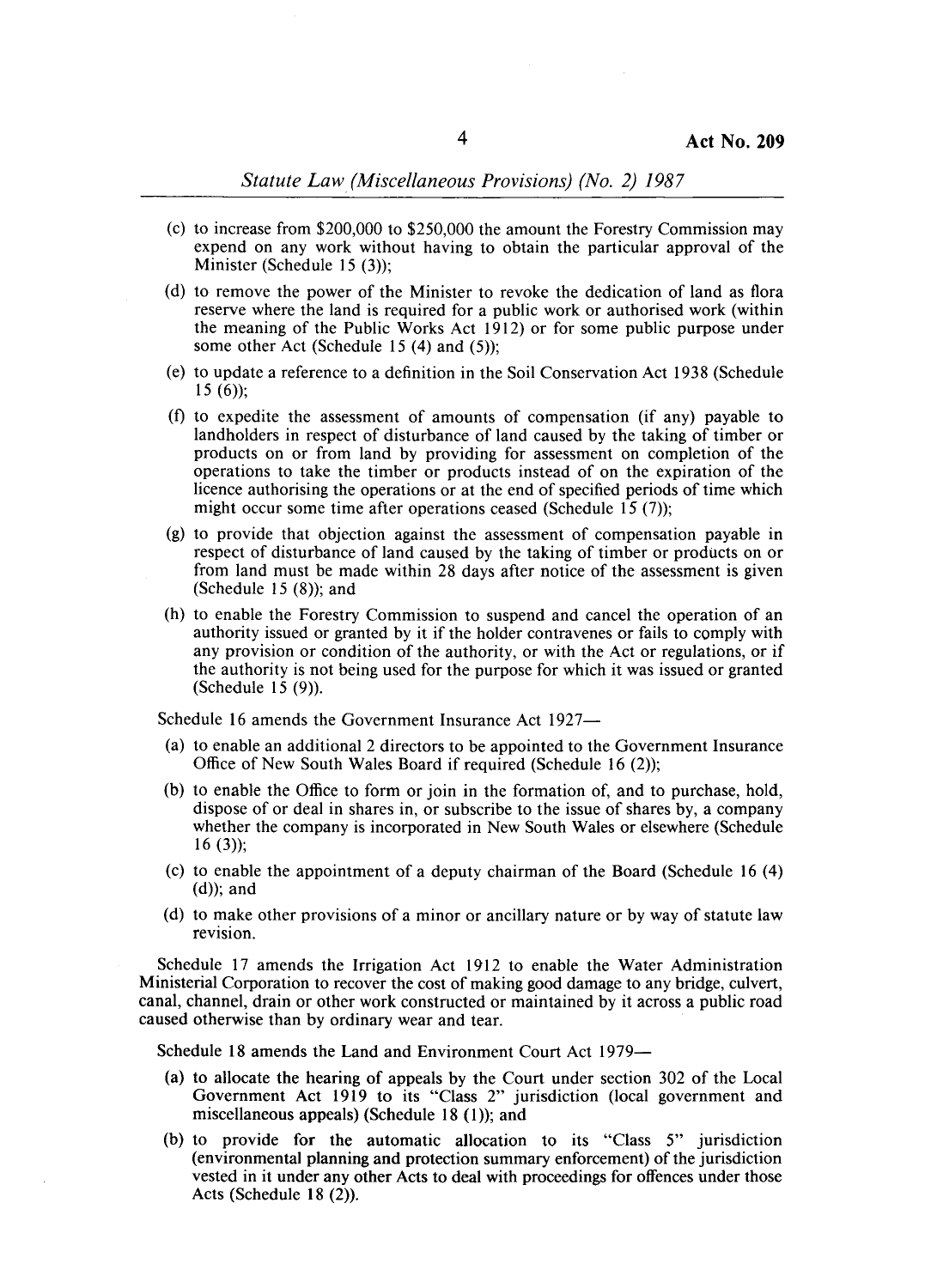Schedule 19 amends the Local Government Act 1919 so that the commencement of the period in each year for which members of councils are paid fees is linked to the fourth Saturday in September (that is, the day in the month on which ordinary elections for councils are held).

Schedules 20 and 21 amend the Medical Practitioners Act 1938 and the Medical Practitioners (Amendment) Act 1987 so that a person who is the holder of medical qualifications from an accredited medical school in an Australian university will be entitled to registration as a medical practitioner. The Schedule also includes ancillary amendments and amendments by way of statute law revision.

Schedule 22 amends the Motor Traffic Act 1909 to enable regulations to be made for or with respect to the refund, or partial refund, of fees for drivers' licences issued for any period (not only as at present for licences issued for more than one year) and of fees for registration of motor vehicles.

Schedule 23 amends the Motor Vehicles Taxation Management Act 1949 to include motor tricycles within the definition of "motor cycle" for the purposes of the taxing provisions of the Act. The amendment will correspond with amendments to the regulations made under the Motor Traffic Act 1909 to enable registration of motor tricycles.

Schedule 24 amends the New South Wales Film Corporation Act 1977 to increase from 65 to 70 years the age up to which a person may be appointed as, or to act in the office of, a part-time director of the Corporation.

Schedule 25 amends the New South Wales Investment Corporation Act 1986 to ensure that the Corporation has continued responsibility for financial assistance already granted in connection with the Western Sydney Business Development Fund, Wollongong Special Assistance Scheme, Small Business Development Fund and Small Businesses' Loans Guarantee Scheme.

Schedule 26 amends the Police Board Act 1983 to provide for consideration and approval by the Police Board of transfers within the police force at the rank of superintendent and higher ranks. (Currently the Police Board is only empowered to make a recommendation concerning such transfers).

Schedule 27 amends the Police Regulation Act 1899-

- (a) to require the approval of the Police Board under the Police Board Act 1983 before a transfer at the rank of superintendent and higher ranks can be made (currently the Police Board only has the power to make a recommendation in relation to such a transfer) (Schedule 27 (1)); and
- (b) to require the oath (or affirmation) of office taken by members of the police force to be taken only on appointment as constable, on first appointment to a commissioned officer rank and on appointment as Commissioner (currently the oath is taken on each occasion of an appointment to a different rank) (Schedule  $27(2)-(4)$ ).

Oaths in force before the amendment are saved to obviate the need for all members of the police force to take a new oath and a validation provision is included to cover any situation in which the oath was previously not taken (Schedules 27 and 46).

Schedule 28 amends the Public Finance and Audit Act 1983 to enable funds in the Treasury Fire Risks Account to be used for the provision in Government owned or leased buildings of security devices for the prevention and detection of fires.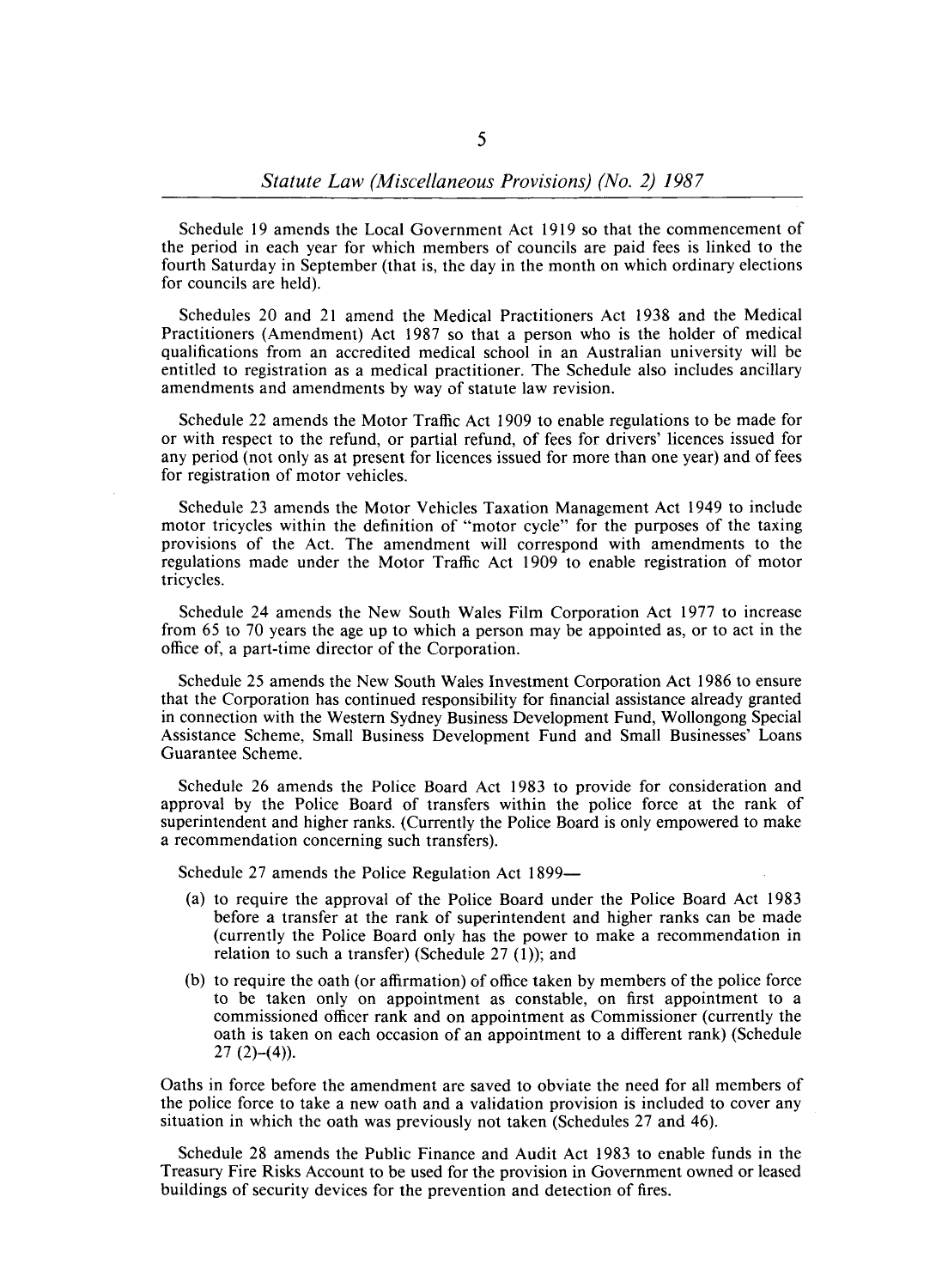Schedule 29 amends the Public Hospitals Act 1929 to protect directors of boards of hospitals and certain other persons from personal liability for anything done in good faith for the purpose of performing the duties of such boards.

Schedule 30 amends the Reprints Act 1972-

- (a) to enable Acts to be reprinted with the incorporation, in a distinctive way, of any uncommenced amending provisions (Schedule 30 (1)); and
- (b) to facilitate the reprinting of Acts in modern style (by enabling the omission of the enacting formula and unnecessary punctuation and the substitution of arabic for roman numbers) (Schedule 30 (2) and (3)).

Schedule 31 amends the Small Business Development Corporation Act 1984 to confirm the nomination of 19 June 1985 as the date of commencement of section 12 of the Act (relating to the establishment of the Small Business Development Corporation of New South Wales Account in Treasury) by a proclamation gazetted on 14 August 1987.

Schedule 32 amends the Soil Conservation Act 1938 to change the name of the Assistant Commissioner of the Soil Conservation Service to Deputy Commissioner of the Service.

Schedule 33 amends the State Development and Industries Assistance Act 1966 to rationalise financial arrangements under the Act by ensuring all money payable to the Ministerial Corporation under the Act is deposited in a single fund. As a result of the amendments money received by the Ministerial Corporation for land acquired for the purpose of any special industry or business undertaking referred to in section 34A (1) (c) of the Act will be paid into the Industries Assistance Fund instead of the account relating to the Special Industries Agency maintained under the State Bank Act 1981 and the latter account will be closed.

Schedule 34 amends the State Drug Crime Commission Act 1985 to enable the Minister to appoint an acting member to act for a member of the State Drug Crime Commission who has special legal qualifications during his or her absence or illness, but only for the purposes of a hearing before the Commission. The Schedule also effects a minor amendment by way of statute law revision.

Schedule 35 amends the Supreme Court Act 1970-

- (a) to enable the appointment of a Chief Judge of the Commercial Division (Schedule 35 $(1)$  and  $(2)$ ; and
- (b) to omit an inappropriate reference to the commercial list (Schedule 35 (3».

Schedule 36 amends the Timber Marketing Act 1977-

- (a) to prohibit the use in the erection of a building of framing timber of which more than 50 per cent of a face or edge comprises lyctid susceptible sapwood (Schedule 36 $(1)$ ;
- (b) to enable the Forestry Commission to suspend (for a period not exceeding 30 days) approval of a preservative treatment and the registration by the Commission of the brand to be used on timber treated by means of that preservative treatment if the person to whom the approval was given has contravened a provision of the Act or the regulations relating to the approval or the preservative treatment of timber (Schedule  $36$  (2)); and
- (c) to make it clear that persons authorised to carry out inspections and tests for the purposes of the Act may enter premises if of the opinion that timber or articles are being held or stored at those premises (Schedule 36 (3)).

Schedule 37 amends the Trustee Act 1925-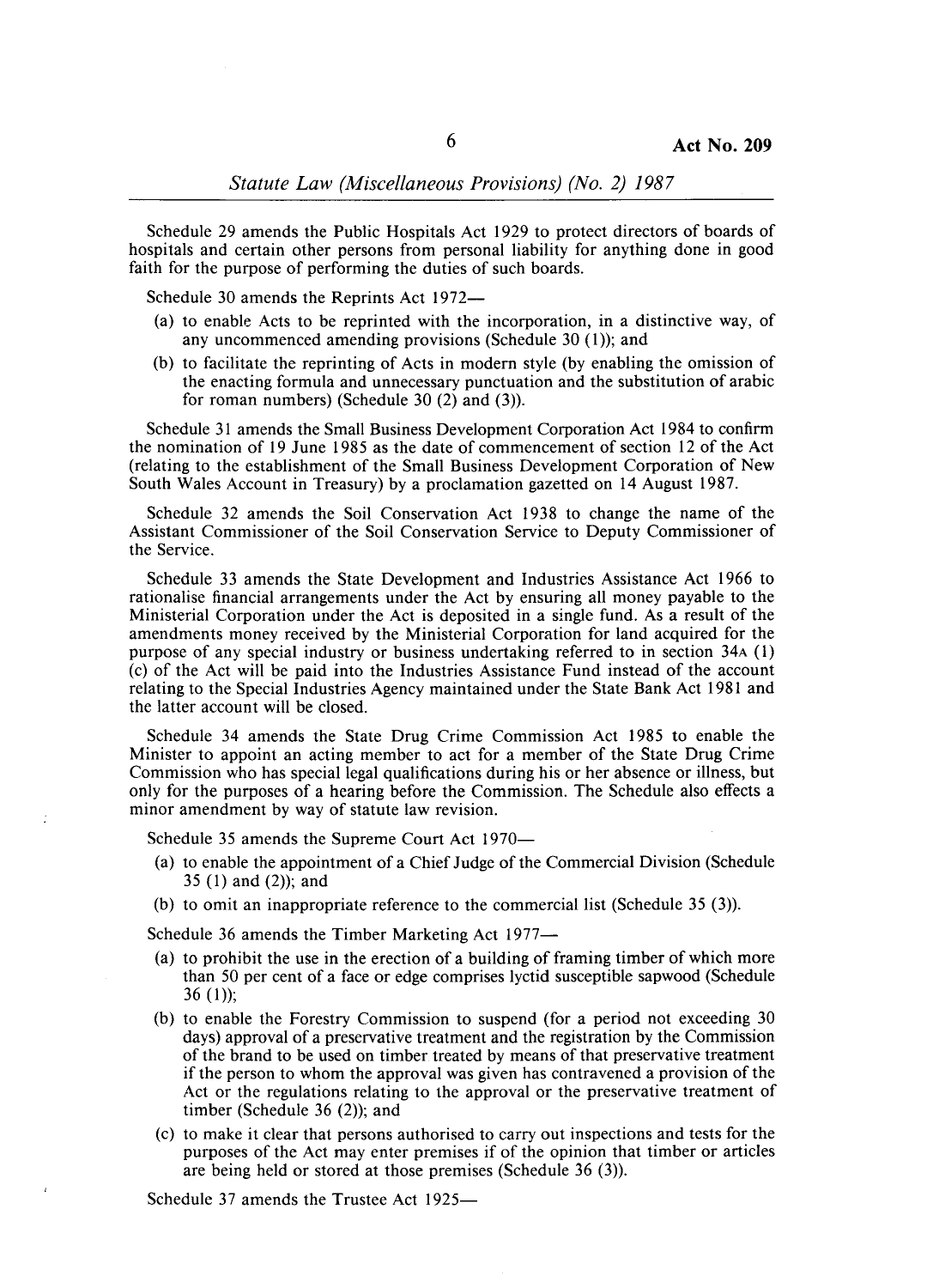## *Statute Law (Miscellaneous Provisions) (No.* 2) 1987

- (a) to remove an inconsistency in the language used in sections  $14A(2)$  (f) and (g) of the Act (Schedule  $37(1)(a)$ );
- (b) to provide that debentures, promissory notes or other prescribed securities given a prescribed credit rating by a prescribed credit rating organisation (not only such securities issued by a company or body given such a credit rating) are securities authorised by the Act (Schedule  $37(1)$  (b)); and
- (c) to make it clear that the prohibition, restrictions and mandatory procedures contained in section 14n apply only with respect to the exercise of investment powers conferred under section 14A and have no application to powers conferred by the instrument which created the trust (Schedule 37 (2)).

Schedule 38 amends the Water Act 1912 to enable the Water Administration Ministerial Corporation to recover the cost of making good damage to any bridge, culvert, canal, channel, drain or other work constructed or maintained by it across a public road caused otherwise than by ordinary wear and tear.

Schedule 39 amends the Water Supply Authorities Act 1987--

- (a) to omit references in Schedule 3 to the Zinc Corporation Limited (which had previously merged with New Broken Hill Consolidated Limited) (Schedule 39 (3) (a) and (c) (i));
- (b) to omit from Schedule 3 to the Act obsolete references to Western New South Wales Electric Power Proprietary Limited (the company has ceased operations as a mining company) (Schedule 39 $(3)$  (b), (c) (iii) and (d));
- (c) to amend references in Schedule 3 to New Broken Hill Consolidated Limited as a consequence of a change in the name of the corporation (Schedule 39 (3) (c)  $(ii)$ ;
- (d) to include A M and S Mining Limited within the companies entitled under Schedule 3 to nominate a panel of persons from whom part-time members of the Broken Hill Water Board are selected (Schedule 39 (3) (b)); and
- (e) to make amendments by way of statute law revision (Schedule  $39$  (1) and (2)).

Schedule 40 amends the Wild Dog Destruction Act 1921 to enable the Minister to reduce, waive or defer the payment of interest payable on arrears of rates due under the Act.

Schedule 41 amends the Workers Compensation Act 1987-

- (a) to amend section 72 by way of statute law revision so that the language of the section is consistent with the language used in the Table to Division 4 of Part 3 (the "Table of Maims") (Schedule  $4\overline{1}$  (1)); and
- (b) to ensure that the compensation for permanent injuries under the Table of Maims in relation to the loss of an arm, hand or the fingers of a hand if the arm or hand is the dominant limb is the same if the left arm or hand is dominant as when the right arm or hand is dominant (Schedule  $44$  (2)).

Schedule 42 amends the Zoological Parks Board Act 1973 to preserve superannuation and other rights of certain employees of the Board who were previously employed in the Public Service or in a similar service, and will enable their return to that service on ceasing to be employees of the Board.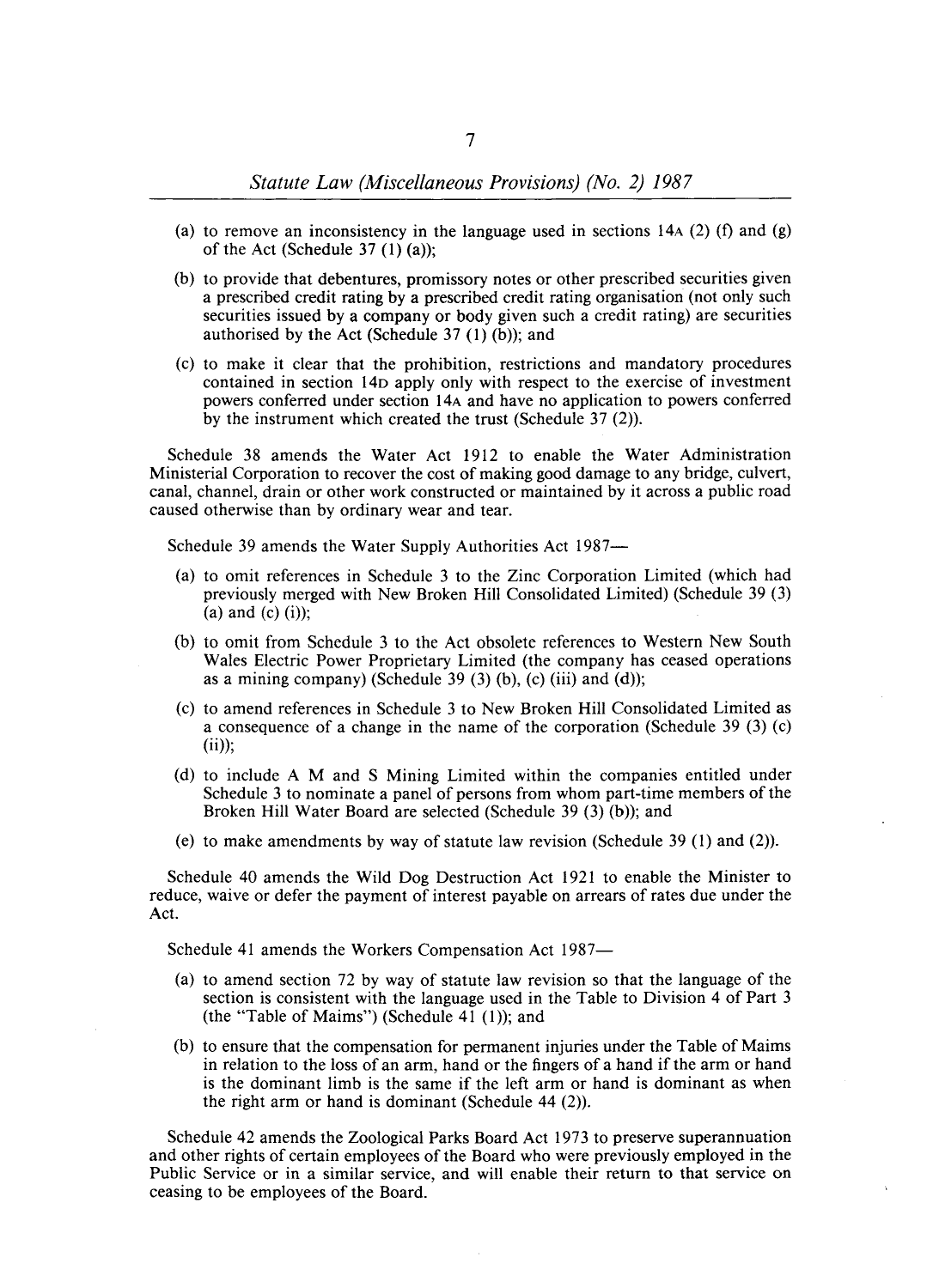Schedule 43 amends the Business Franchise Licences (Petroleum Products) Act 1987, the Business Franchise Licences (Tobacco) Act 1987, the Health Insurance Levies Act 1982, the Land Tax Management Act 1956, the Pay-roll Tax Act 1971, the Stamp Duties Act 1920 and the Revenue Laws (Reciprocal Powers) Act 1987 so as to permit the disclosure to the Ombudsman of information the disclosure of which would otherwise be prohibited by those Acts. The Schedule also includes an amendment to section 17 (2) of the Revenue Laws (Reciprocal Powers) Act 1987 to include a penalty (for making a false or misleading statement or misrepresentation in providing information in accordance with the Act) that was inadvertently omitted at the time the Act was passed. The penalty is the same as that under section 17 (l) of the Act for giving a false or misleading statement.

Schedule 44 amends certain other Acts for the purpose of effecting statute law revision. A number of amendments are made relating to formal drafting matters such as cross references within Acts, incorrect ranging and minor corrections. The Schedule also contains amendments for the following purposes:

To amend references to "the Minister" in unincorporable provisions of amending Acts so as to specify which Minister has been allocated the administration of the provision (Air Transport (Amendment) Act 1987, Co-operation (Amendment) Act 1986 and Historic Houses (Amendment) Act 1986).

To amend the Co-operation Act 1923 to make it clear that the power to make regulations adopting provisions of the Companies (New South Wales) Code concerning accounts and audit permits a regulation adopting any provision of Part VI (accounts and audit) of that Code, including a provision which confers jurisdiction on the Supreme Court.

To amend section 4 of the Local Government (Electricity) Amendment Act 1987 to make it clear that provisions of any Ordinance under the Local Government Act 1919 amended by the firstmentioned Act may be amended or repealed by Ordinance.

To amend the Public Health Act 1902 to clarify the effect the commencement on 1 January 1988 of section 7 (I) of the Public Health (Amendment) Act 1944 will have on sections 63A (I) and 638 (I) of the Act.

To amend the Strata Titles (Amendment) Act 1987 to remove any doubt that a bylaw amending a by-law referred to in section 58 (7) of the Strata Titles Act 1973 requires the consent of any proprietors affected by it, in the same way as the original by-law requires such a consent.

To amend the Strata Titles (Leasehold) Amendment Act 1987 to remove any doubt that a by-law amending a by-law referred to in section 87 (7) of the Strata Titles (Leasehold) Act 1986 requires the consent of any lessees affected by it, in the same way as the original by-law requires such a consent.

Schedule 45 contains repeals of Acts.

Schedule 46 contains savings, transitional and other provisions. The Schedule includes provisions-

(a) to validate decisions made in relation to Springwood Hospital by the Blue Mountains Area Health Service in the mistaken belief that the hospital was within the area for which the health service was constituted (the hospital has been transferred to the area health service by an order under section 21 of the Area Health Services Act 1986); and